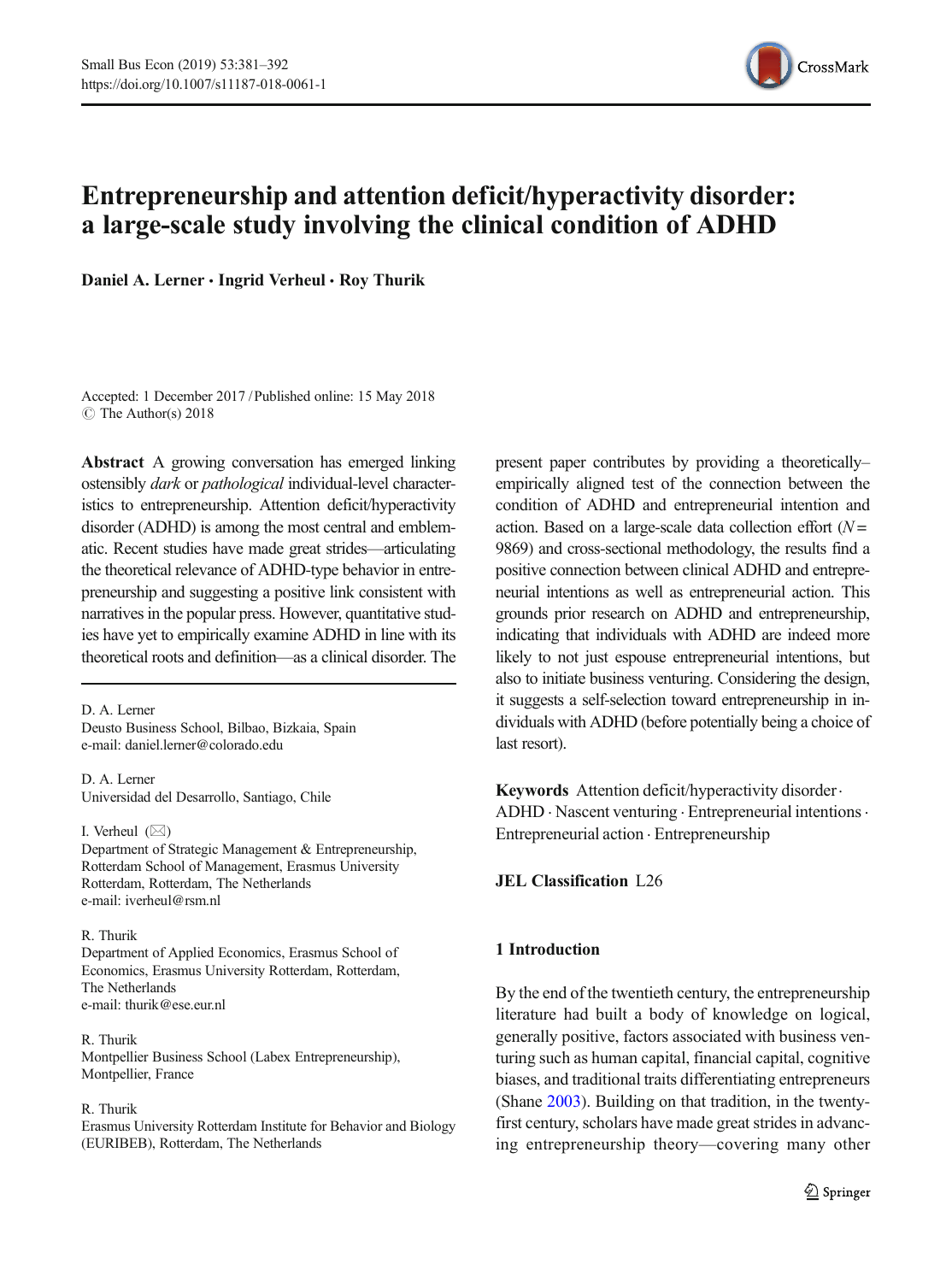factors associated with venturing such as regulatoryfocus (Tumasjan and Braun [2012;](#page-10-0) Hmieleski and Baron [2008\)](#page-10-0), affect and passion (Baron et al. [2012](#page-9-0); Cardon et al. [2012;](#page-9-0) Gielnik et al. [2017\)](#page-10-0). Recently, a relatively new and growing conversation has emerged—that involving conventionally *dark* or *pathol*ogized constructs that may be positively associated with entrepreneurship. Among the most prominent, and previously suggested in the popular press (Archer [2014](#page-9-0); The Economist [2012](#page-10-0)), is attention deficit/hyperactivity disorder (ADHD). Characterized by disinhibition, ADHD is indicated by impulsivity, hyperactivity, and problems with attentional regulation (APA [2013](#page-9-0)).

The theoretical and practical relevance of the above to entrepreneurship has recently been discussed (Verheul et al. [2015,](#page-10-0) [2016;](#page-10-0) Thurik et al. [2016](#page-10-0); Wiklund et al. [2016,](#page-10-0) [2017](#page-11-0), [2018](#page-11-0); Lerner [2016;](#page-10-0) Lerner et al. [2018a,](#page-10-0) [b,](#page-10-0) [c](#page-10-0); Miller and Le Brenton-Miller [2016\)](#page-10-0). In particular, a number of studies drawing on the ADHD literature have emerged, suggesting a positive association between ADHD-related behavior and entrepreneurship, including an increased likelihood of entrepreneurial intentions (Verheul et al. [2015](#page-10-0)), venturing (Verheul et al. [2016](#page-10-0)), and entrepreneurial orientation (Thurik et al. [2016](#page-10-0)). These and related studies provide an important basis for the present investigation. In essence, they deal with behavioral tendencies that at the high end of the spectrum might be indicative of ADHD or of other disorders. With limited exception (discussed later), recent empirical research, while grounded in the clinical construct and literature of attention deficit/hyperactivity disorder, has yet to empirically examine ADHD—a diagnosed clinical condition. In other words, while predicated on prior research on the (clinical) condition of ADHD, the emerging entrepreneurship research has yet to examine whether the condition of ADHD is significantly linked to a higher propensity for entrepreneurial intentions and action. We contribute to recent theory about a positive ADHD—entrepreneurship link by providing a simple theoretically—empirically aligned test of the connection between ADHD and entrepreneurship.

The present work offers a number of contributions. It foments the emergent scholarly interest in the link between mental conditions and entrepreneurship (e.g., Wiklund et al. [2018\)](#page-11-0) by focusing on a common condition that affects millions of adults worldwide (de Graaf et al. [2008\)](#page-9-0), and that may be over-represented in entrepreneurial environments. With the overarching aim of testing whether ADHD is indeed linked to entrepreneurship, we go beyond recent research relating behavior that might be indicative of ADHD to entrepreneurship (Lerner [2016](#page-10-0); Verheul et al. [2015](#page-10-0), [2016](#page-10-0); Thurik et al. [2016;](#page-10-0) Wiklund et al. [2017](#page-11-0)). Based on the reported large-scale study involving attention deficit/ hyperactivity disorder, we test whether ADHD is linked to an increased propensity for both entrepreneurial intentions and action. Grounding the aforementioned, and in conjunction with related entrepreneurship research (e.g., Lerner et al. [2018a](#page-10-0), [c\)](#page-10-0), this work offers a novel basis for entrepreneurship theory, future research, and practice.

#### 2 Attention deficit/hyperactivity disorder

## 2.1 ADHD—the condition

Attention deficit/hyperactivity disorder is a common clinical condition, defined by impulsive, hyperactive, and inattentive behavior (APA [2013](#page-9-0)), affecting individuals of all ages worldwide. With a full discussion of clinical diagnostic criteria beyond the scope of this paper, for ADHD to exist, the impulsive, hyperactive, and inattentive behavior must be pervasive, enduring, and—to an age inappropriate frequency and magnitude—materially impairing normal functioning (APA [2013\)](#page-9-0). Adult ADHD is well-established in scientific literature (Barkley et al. [2008;](#page-9-0) Kessler et al. [2005,](#page-10-0) [2007](#page-10-0)) and is known to affect organizations and vocational behavior (Bozionelos and Bozionelos [2013](#page-9-0); de Graaf et al. [2008;](#page-9-0) Halbesleben et al. [2013](#page-10-0); Kessler et al. [2009](#page-10-0)).

Like other disorders, ADHD is diagnosed by a licensed clinician (such as a clinical psychologist or psychiatrist), based on a battery of psychological tests and other data. It also requires differential diagnosis, meaning that the clinician must judge that the behavior and impairment consistent with ADHD is not attributable to another condition or cause (e.g., mania, substance abuse, or say distractibility and impulsivity due to other reasons such as stress, a lack of sleep, or being in the midst of a difficult divorce). Suffice to say, there is no single test, let alone any simple psychometric measure, able to determine if an individual has ADHD.

ADHD is, by definition, a clinical construct and disorder, rooted in extensive clinical literature, which over the past 30+ years has established the validity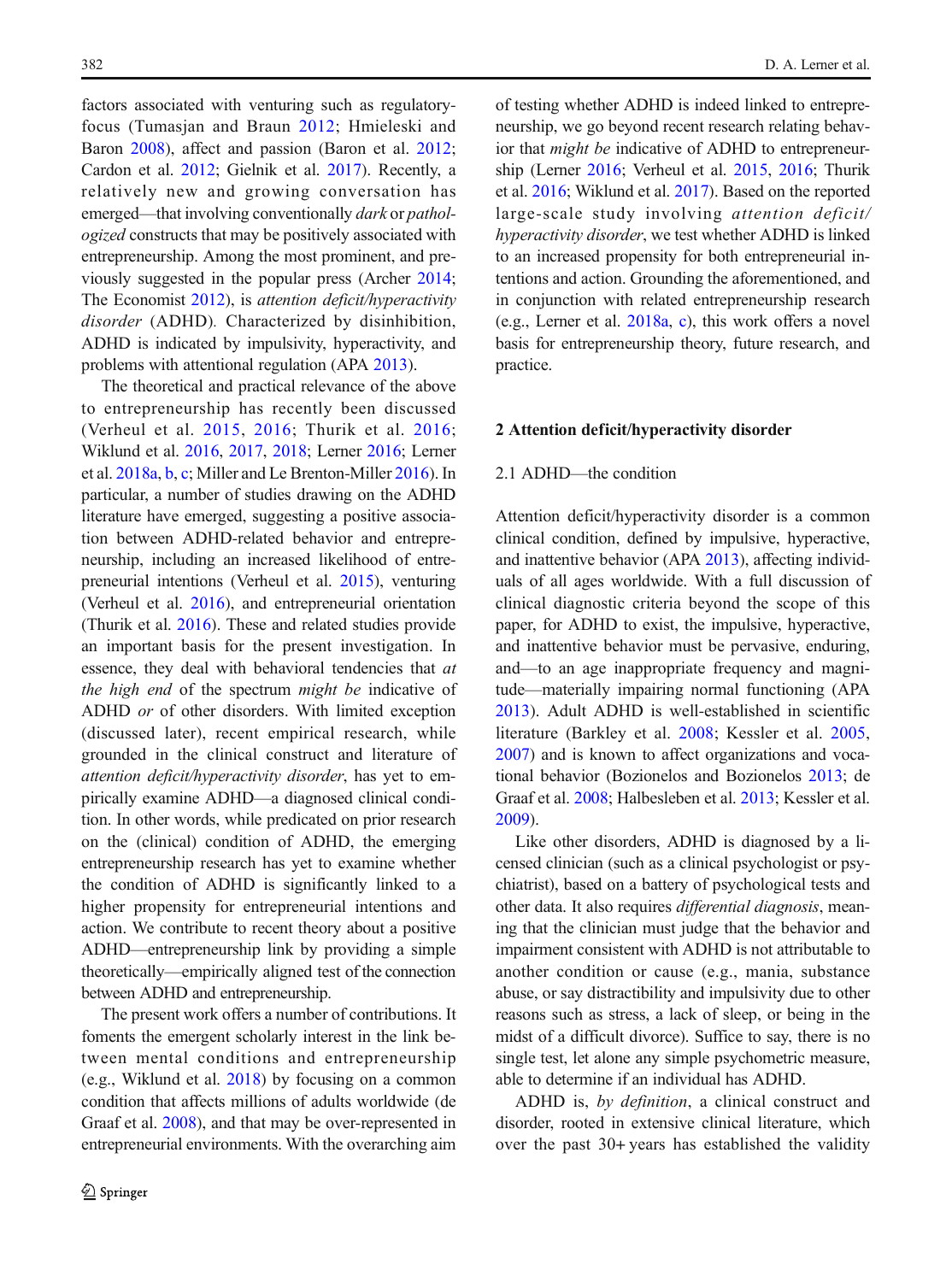condition (APA [2013;](#page-9-0) Goldman et al. [1998\)](#page-10-0) and the vast majority of its effects. Consistent with traditional clinical psychology and psychiatry, in the clinical literature, ADHD is considered inherently pathological.

### 2.2 ADHD in organizational scholarship

In terms of the emerging management and entrepreneurship literature involving ADHD, recent studies have relaxed the need to empirically consider the actual condition of ADHD (i.e., individuals with the disorder) and instead have taken a disposition-type approach (with two exceptions subsequently elaborated). There are good and pragmatic reasons for this. The non-clinical consideration of a clinical construct has allowed empirically tractable investigations and uncovered significant, non-obvious findings, such as the positive association between ADHD-type behavior and entrepreneurship.

There are two noteworthy exceptions. First, the recent study of Wiklund, Patzelt, and Dimov [\(2016](#page-10-0)) illustrates and provides insight into how 14 Swedish entrepreneurs with ADHD "behave." Their findings demonstrate the entrepreneurial relevance of having ADHD. In line with its qualitative design and contribution, the study cannot speak to—but further motivates—the need to understand whether there is a significant positive connection between ADHD and entrepreneurship, starting with whether ADHD significantly increases the likelihood of venturing. The second (partial) exception comes from Verheul et al. ([2016](#page-10-0)) linking individuals' continuous scores on an ADHD screener (the ASRS v1.1) to their self-employment status in two datasets. Specifically, Verheul et al. [\(2016](#page-10-0)) performed a sensitivity analysis where individuals were screened positive or negative for ADHD based on their ASRS score. Linking the *dichotomous* screening variable to self-employment, the authors found the positive association between ADHD (type behavior) and selfemployment held.

For organizational research involving ADHD to advance, however, there is an issue. While empirically not studying the condition of ADHD, extant entrepreneurship research imported ADHD from the clinical literature, including a short screening tool<sup>1</sup> for identifying individuals for possible clinical referral/evaluation. We appreciate that this can be entirely appropriate, depending on the research question, the state of (incipient) knowledge, and the research constraints. The present concern and hitherto limitation is the absence of a large-scale basis to consider whether the reported connection with entrepreneurship is true if considering attention deficit/hyperactivity disorder. Thus, the unresolved issue with the extant theory and research, suggesting a positive ADHD—entrepreneurship link, is that it has been built on and is fundamentally grounded in, the clinical literature involving a clinical construct and using a screening tool for the condition of ADHD, without yet comparing individuals with the condition and those without.

Toward building a sound literature, we need to understand if the recently suggested positive connection between ADHD and entrepreneurship is veridical when considering the condition of ADHD, i.e., operationalizing it consistent with its definition as a diagnosed condition/disorder. Based on the empirical and theoretical origins of ADHD, finding a positive link between the diagnosed condition and entrepreneurship would substantially bolster the emerging conversation. Specifically, this would validate recent entrepreneurship theory and findings which, despite involving clinical literature, have not tested or found a significant link between attention deficit/hyperactivity disorder and entrepreneurship. Thus, extending recent research that has examined a behavioral disposition that at one end of the spectrum *might be* indicative of ADHD (Lerner [2016;](#page-10-0) Thurik et al. [2016;](#page-10-0) Verheul et al. [2015,](#page-10-0) [2016;](#page-10-0) Wiklund et al. [2017\)](#page-11-0), true to the grounding literature and ADHD construct, we focus on the clinical condition of ADHD.

# 2.3 ADHD and entrepreneurial intentions

Entrepreneurial intentions, typically defined as the extent to which an individual espouses intentions to form a venture/become an entrepreneur, has long been a topic of interest to entrepreneurship scholars (Krueger et al. [2000](#page-10-0); Krueger and Brazeal [1994;](#page-10-0) Kolvereid [1996;](#page-10-0) Douglas and Shepherd [2002](#page-9-0)). Notwithstanding our ultimate interest in entrepreneurial action (versus intention), an important starting point for the scholarly consideration of a connection between ADHD and entrepreneurship is provided by Verheul et al. ([2015](#page-10-0)). As the first large-scale scientific inquiry focusing on the topic, sampling of over 13,000 university students, Verheul

 $\overline{1}$  Unlike self-report psychometric scales commonly used in management research to measure latent non-clinical constructs, the ASRS (Kessler et al. [2005](#page-10-0), [2007](#page-10-0)) was designed and validated to simply screen individuals for subsequent in-person evaluation by practicing clinicians.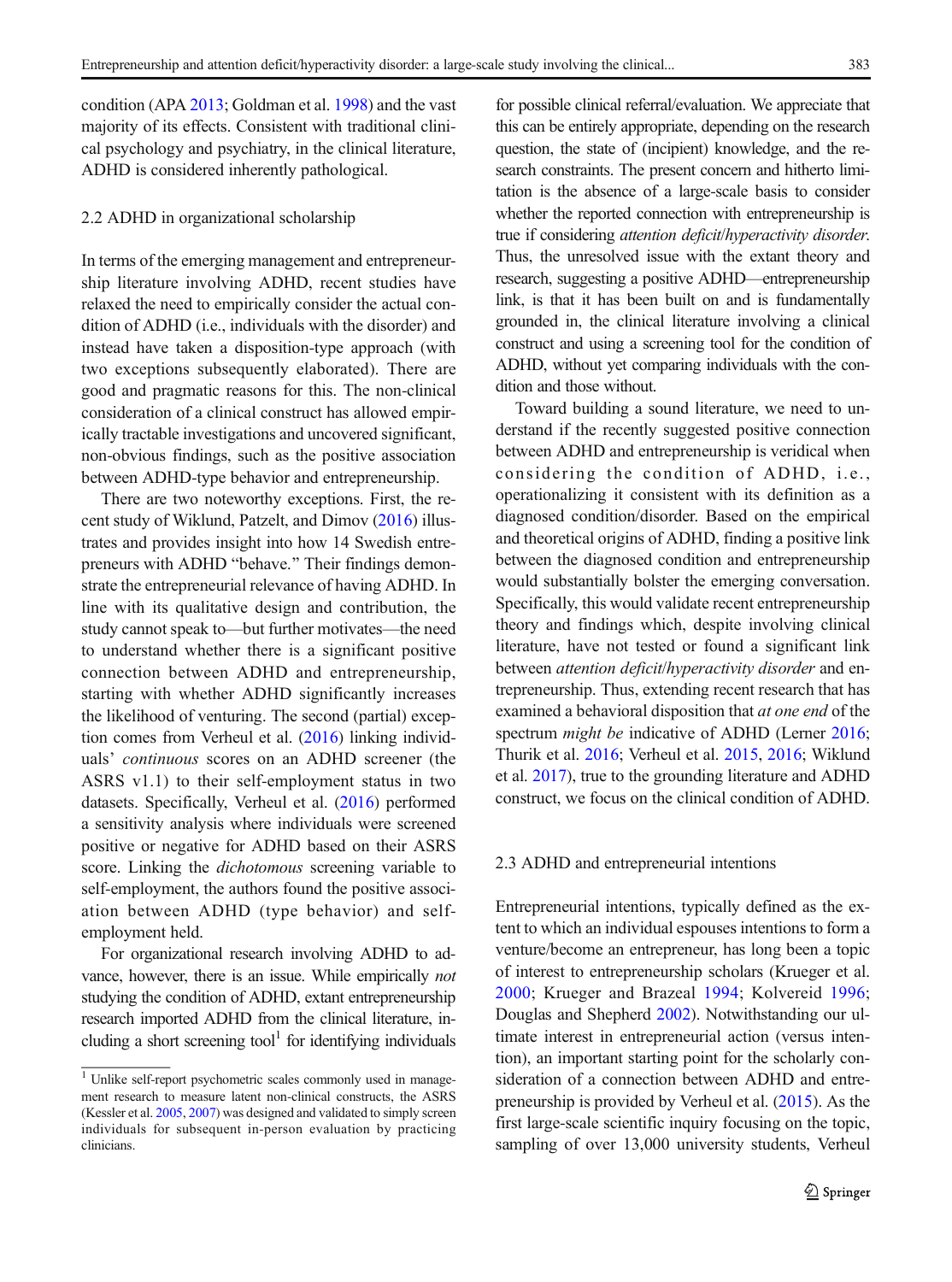et al. [\(2015\)](#page-10-0) link a continuous indicator of ADHD-like behavior to entrepreneurial career intentions.

We begin by first asking if the apparent ADHD entrepreneurial intentions link indeed exists when considering the clinical condition. It is hitherto unclear whether, within a normal professional-oriented adult population, those who have ADHD show significantly higher entrepreneurial intentions than those without this condition. Potentially validating and extending prior research, we will empirically explore whether:

(1) Individuals with attention deficit/hyperactivity disorder (a diagnosed condition) have higher entrepreneurial intentions than those without the condition.

# 2.4 ADHD and venturing/entrepreneurial action

Individual entrepreneurial action is central to entrepreneurship; without such, "there would simply be no entrepreneurship and no new ventures" (Baron [2007,](#page-9-0) p. 167). In regard to business venturing, entrepreneurial action is often defined by nascent entrepreneurial behavior, i.e., actions associated with business start-up such as opportunity development, making a prototype, and attempting to acquire start-up resources (Gartner, Carter, and Reynolds [2004](#page-10-0); Reynolds et al. [2004](#page-10-0)). As there are myriad potential start-up behaviors, a straightforward indicator of whether entrepreneurial action has commenced is whether an individual is in the process of attempting to start or is already running a venture (e.g., Reynolds et al. [2004](#page-10-0)).

Considering ADHD as a clinical condition affecting individual behavior, we acknowledge that it could have opposing effects on one's propensity to undertake entrepreneurial action (i.e., to venture). Although entrepreneurship is generally perceived to involve risky, complex, and innovative activities (something typically attractive to individuals with ADHD), the reality of starting a business may be far less exciting or motivating. In particular, starting a firm involves many tasks that are formal, protracted, administrative, and require attention to mundane detail (e.g., Lerner et al. [2018b\)](#page-10-0). Individuals with ADHD tend to struggle with such activities and also perceive them as less attractive (Barkley [1997\)](#page-9-0). Thus, when it comes to starting a venture and associated activities requiring sustained attention to details, individuals with ADHD may be apt to

procrastinate such action or be otherwise distracted by more stimulating activities (including thinking about other opportunities/venture ideas). Following this line of reasoning, the classical pathological perspective on ADHD would suggest that individuals with ADHD may be less likely to venture, compared to individuals without ADHD.

Alternatively, considering that entrepreneurship requires an action orientation (Frese [2009](#page-9-0); Sarasvathy [2001\)](#page-10-0) and given that unfettered (even impulsive) action is central to ADHD (APA [2013](#page-9-0)), the opposite may be true. In individuals with ADHD "act first, think later^ behavior prevails, meaning action itself is often pre-potent (i.e., will be expressed in the absence of top-down restraint) (Barkley [1997\)](#page-9-0). This suggests that, at least for experimenting with entrepreneurship, those with ADHD may very well act without much or any forethought or consideration of potential consequences. In this respect, ADHD's disinhibition (Barkley [1997;](#page-9-0) Lerner [2016\)](#page-10-0) promotes action. Consistent with this, Wiklund et al. ([2016](#page-10-0)) document considerable entrepreneurial activity in their study of 14 entrepreneurs with ADHD. Likewise, in their sensitivity analysis, Verheul et al. [\(2016\)](#page-10-0) find a positive link between a dichotomized score on the ASRS v1.1 screener and self-employment. Though the latter can be considered stricter than using continuous ASRS scores, the ADHD diagnostic status was entirely unknown. That is, a positive dichotomous score does not mean an individual has ADHD, but rather signifies that further evaluation by a clinician may be appropriate. Hence, neither the recent extant studies nor the extensive popular press provides conclusive empirical evidence of the central question whether ADHD increases (or decreases) the probability of venturing/entrepreneurial action.

Appreciating the ambivalent nature of ADHD (Lerner et al. [2018b](#page-10-0)), we note that early-stage venturing primarily involves initiating entrepreneurial action. Consequently, we offer but at the same time question the notion that individuals with ADHD—a clinical disorder—are more likely than others to venture. We will empirically examine whether:

(2) Individuals with attention deficit/hyperactivity disorder (a diagnosed condition) are more likely to venture/engage in entrepreneurial action than those without the condition.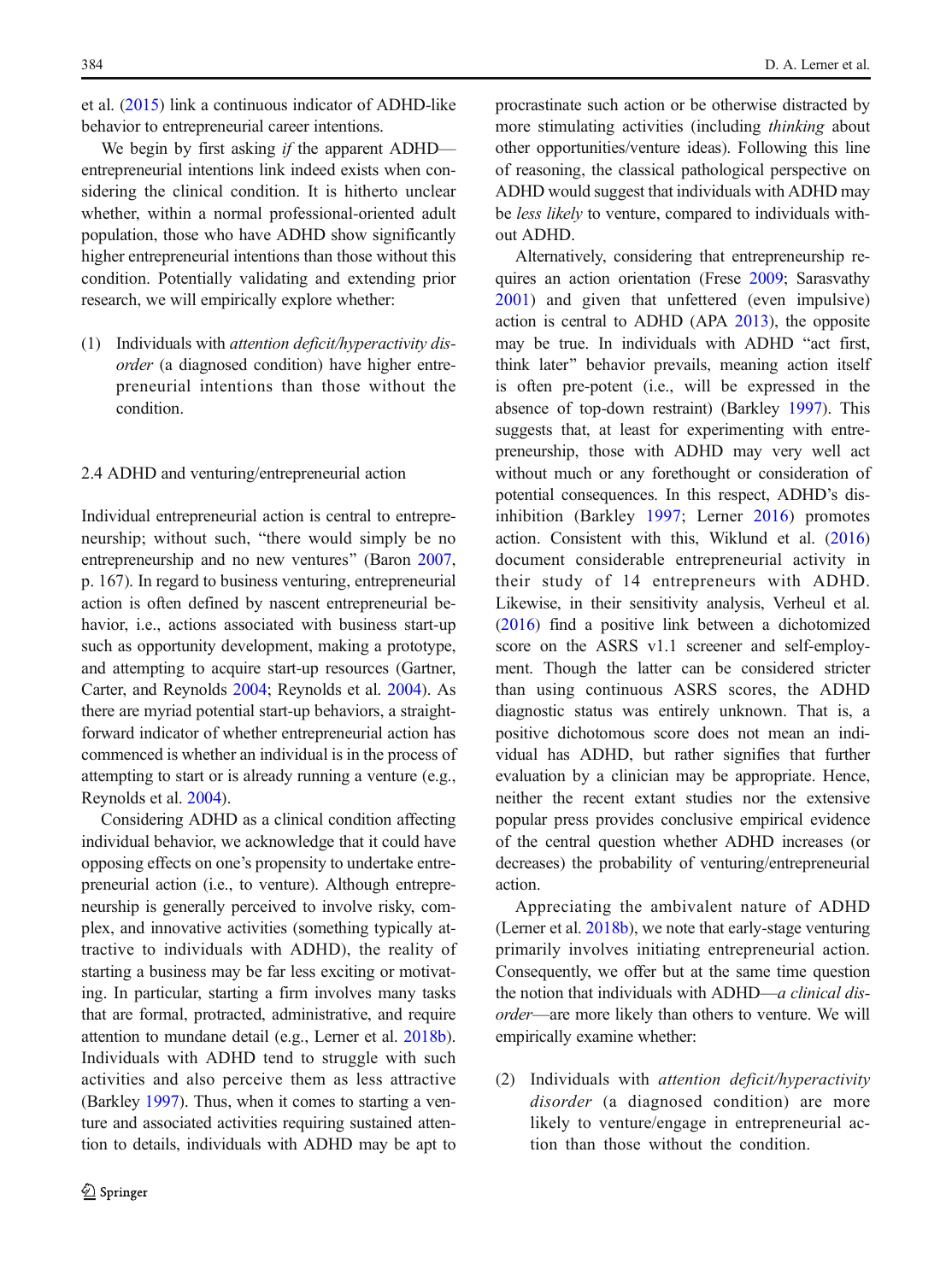#### 3 Method

To examine whether the positive ADHD–entrepreneurship connection suggested by recent studies is in fact true when taking into account the clinical disorder, a large-scale study was undertaken. The purpose was to provide a basic straightforward examination of the connection between the condition of ADHD (independent variable) and entrepreneurial intentions (dependent variable 1) as well as entrepreneurial action/venturing (dependent variable 2). We were not interested in full-time entrepreneurs or employees—but rather focused on a population that is heterogeneous in terms of venturing activity (distinguishing between nascent actors and nonactors) as well as career intentions (distinguishing between individuals with and without intentions). Accordingly, and following Verheul et al. ([2015](#page-10-0)), we sampled about 9800 university students who participated in GUESSS Netherlands 2014. Comparing the Dutch sample with the global GUESSS sample, reported in Sieger et al. ([2014](#page-10-0)), our sample was representative in terms of age, gender, management students, and the prevalence of self-employed parents.<sup>2</sup>

In relation to the research question, this sample is not intended to proxy some other population such as entrepreneurs, and offers a number of advantages. Given the nature of the sample and age of the respondents, the inquiry offers the advantage of capturing individuals prior to the possibility of being forced into entrepreneurship, and prior to selection and sampling biases that would be present in older workers. On a related note, it is important to acknowledge that individuals with ADHD are less likely to attend university (Barkley et al. [2008](#page-9-0)) and may be pushed into entrepreneurship via struggles with conventional employment (Parker, [2018](#page-10-0), chapters 2 and 5). Thus, if significant results positively linking ADHD to entrepreneurship are found, they may understate what would be the effect in the general population. Hence, with the research question about whether in fact the condition of ADHD is linked to an increased entrepreneurial propensity (and not about providing a specific parameter estimate of a wellestablished effect generalizable to the overall population or providing insight into mechanisms underlying a link), the sample likely offers a conservative test of the fundamental relationship in question.

The data collection included the following variables: attention deficit/hyperactivity disorder—yes/no to whether the individual had the diagnosed condition of ADHD<sup>3</sup>; entrepreneurial intentions based on Linan and Chen [\(2009\)](#page-10-0) and for robustness and replication also operationalized dichotomously with post-secondary career intention (Verheul et al. [2015\)](#page-10-0); venturing/entrepreneurial action, operationalized as whether the individual was in the process of starting or already running a venture; and covariate/control variables (gender, age, self-employed parents, academic performance, management as field of study). The latter were included based on their consistency with prior entrepreneurship research (Verheul et al. [2015;](#page-10-0) Parker, [2018,](#page-10-0) chapters 2 and 5).

In terms of ADHD, 4.2%  $(n = 411)$  reported having the diagnosed condition. This is comparable to the adult ADHD community prevalence rate of 5% in the Netherlands (de Graaf et al. [2008](#page-9-0)) and more broadly to the 3.4% across 10 countries according to World Health Organization studies (de Graaf et al. [2008](#page-9-0)). That said, the following issues may arise when collecting the data. First, there is the possibility of under-reporting: Some individuals with ADHD may falsely report that they do not have the condition, for example because they fear stigmatization. Such false-negatives would reduce an already very minor base rate and add noise to the empirical testing—increasing the likelihood of null effects (and type-II error), and decreasing the likelihood of significant results. Second, in terms of possible *over*reporting, there was no reason for undiagnosed individuals to falsely report an ADHD diagnosis in the data collection. Also, the rate of 4.2% does not suggest an over-reporting problem. Third, undiagnosed individuals

<sup>2</sup> The Global University Entrepreneurial Spirit Students' Survey (GUESSS) is a dataset collected by an international research consortium examining career aspirations of students in higher education. For more information, refer to [www.guesssurvey.org](http://www.guesssurvey.org).

 $3$  ADHD is *not* seen or diagnosed as a temporary condition; it is associated with genetics and enduring neurological differences (physical brain-structure and neurotransmitters). Individuals previously diagnosed that may no longer meet diagnostic criteria, whether per taking medication or for other reasons, are often considered in-remission. In relation to the current research, attempting to separate ADHDdiagnosed individuals fully meeting diagnostic criteria at the time of data collection and those not meeting full diagnostic criteria at that moment was neither realistic (as it would require  $n = 411$  individual clinical evaluations by psychiatrists or clinical psychologists), nor was it considered essential for our basic research question. Nonetheless, supplemental analyses are provided examining ADHD-type symptoms at the time of data collection.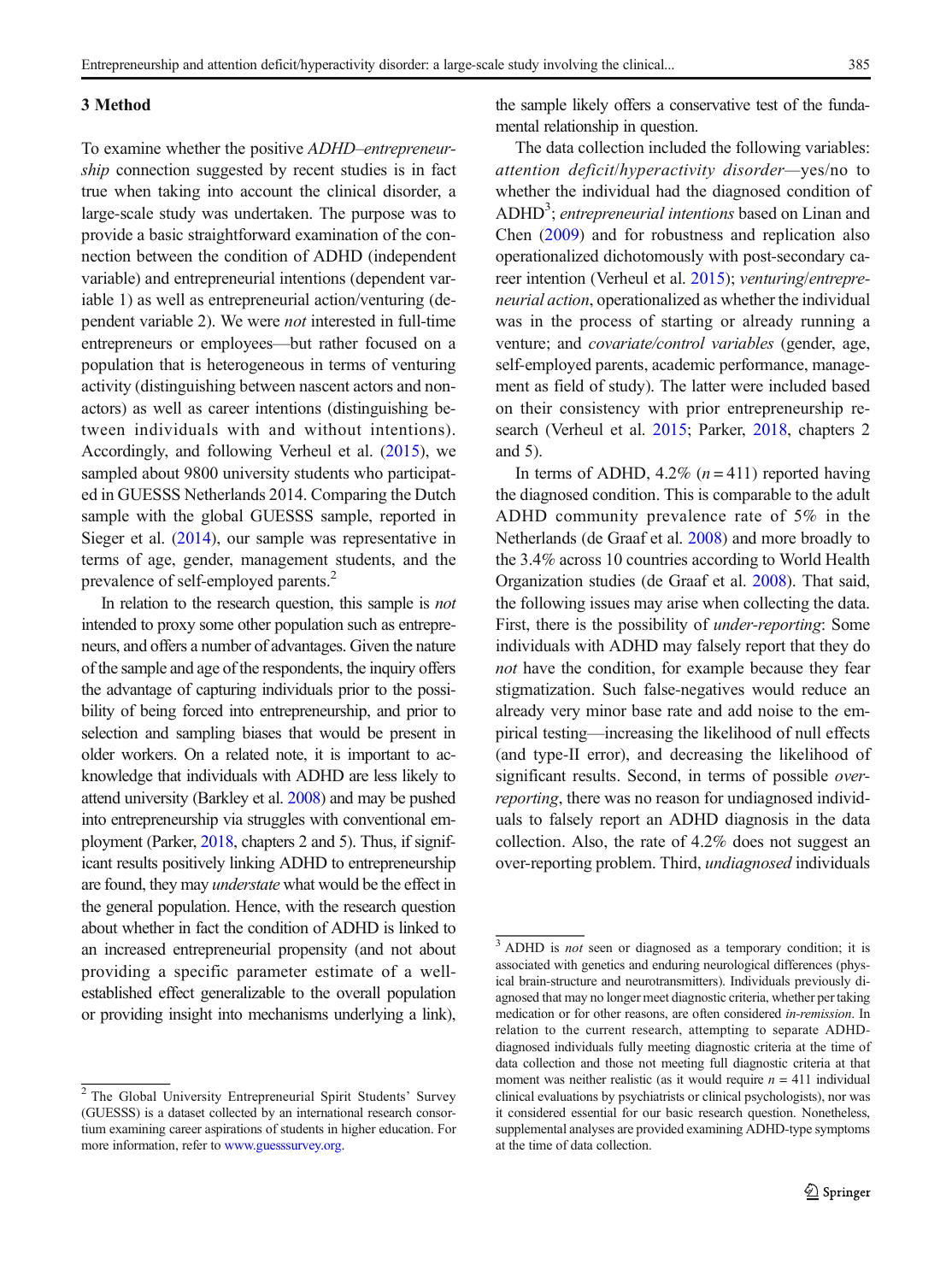who would qualify for a diagnosis do not lead to spurious positive results but rather would make any true positive effect more difficult to detect. Finally, it is possible that some of the diagnosed individuals take ADHD medication; the current question however is if there is a significant link between the ADHD and entrepreneurship (regardless of whether a diagnosed individual is medicated). Furthermore, any significant results would not be an artifact of not controlling for whether a diagnosed individual was taking medication. Finally, in relation to possible use of medication, our study is consistent with the recent studies cited that refrain from attempting to capture and control for medication use. In summary, considering the above, any significant findings would likely be conservative in nature.

For straightforward tests of whether ADHD significantly increased the likelihood of entrepreneurial intentions and actions, ordinary least squares and logistic regressions were run—according to the nature of the dependent variable (continuous or dichotomous, respectively). In addition, we ran  $t$  tests examining potential differences between subgroups.

# 4 Results

The following are the results of the large-scale empirical inquiry conducted. Table [1](#page-6-0) presents the descriptive statistics and correlations.

Tables [2](#page-6-0) and [3](#page-7-0) present the results of the regression analyses. As Table [2](#page-6-0) indicates, individuals with an ADHD diagnosis showed significantly higher entrepreneurial intentions. This was the case whether operationalized following Linan and Chen [\(2009\)](#page-10-0) as a continuous variable, or following Verheul et al.'s ([2015](#page-10-0)) dichotomous variable. In terms of the readily interpretable latter, individuals with ADHD were approximately 1.7 times (i.e., 60–80%) more likely to have entrepreneurial intentions (models 1c and 1d, odd ratios: 1.8, 1.6). This extends the findings of Verheul et al. [\(2015\)](#page-10-0), assuaging the clinical-but-non-clinical disjuncture of prior research and validating the veridicality of the previously suggested positive link with intentions.

Even more interestingly, Table [3](#page-7-0) reveals a significant positive link between ADHD diagnosis and venturing/ entrepreneurial action. In particular, having ADHD increases the odds of venturing by almost 100%. The results indicate that university enrolled adults with ADHD are almost two times more likely to initiate entrepreneurial action than those without ADHD (models 2a and 2b, odd ratios: 1.9, 1.8). In other words, among individuals who still have to make a vocational choice (and have yet to be pushed into venturing out of necessity/failure in wage employment), those with the disorder of ADHD were not *less* or *similarly* likely to venture than those without the disorder, but rather were significantly *more* likely to venture. Considering that individuals with ADHD are less likely to attend post-secondary education and may be pushed out of conventional employment (e.g., Barkley et al. [2008\)](#page-9-0), these results may understate the true effect size relative to the overall population. Considering the design and nature of the sample, these results do not speak to venturing outcomes, nor stand to provide generalizable parameter estimates. Simply, the results provide a straightforward test and clear support for a positive link between ADHD and entrepreneurship, attributable to individual choice versus a vocation of last resort.

These results extend prior research and establish a potential upside or non-pathological effect of a clinical disorder. Given the research question, the significant positive effect of ADHD and the high associated odds ratios, indicative of a large effect, are the focus.

The low total variance explained rightfully indicates that there are myriad factors influencing whether an individual is interested and will engage in venturing. Moreover, given the representative but minority frequency of individuals with ADHD diagnoses in the sample, the overwhelming majority of the sample does not have ADHD and, accordingly, low  $R^2$ s are not just normal but mathematically ought to be observed.<sup>4</sup> If around  $4\%$  of a sample has a *dichotomous condition*, and many individuals without the disorder also venture, looking at  $R^2$  is analogous to, for example, examining how much of the total probability of engaging in Corporate Acquisition activity is explained by a *relatively* uncommon predictor such as CEO ADHD. However, the research objective is not about explaining the broad preponderance of the dependent variable, but instead is about understanding whether a theoretically meaningful, yet relatively low base rate,

 $4$  Low  $R^2$ s are to be expected based on very limited variance in ADHD as a dichotomous predictor, especially when attempting to predict a relatively infrequent dichotomous variable. Any relatively minority (i.e., low base rate) feature, whether a clinical condition or otherwise, will not explain the vast preponderance of variance in a human activity such as entrepreneurship—considering such (as a dependent variable) is also engaged in by some of the overwhelming majority—that is, those without the low-frequency dichotomous feature.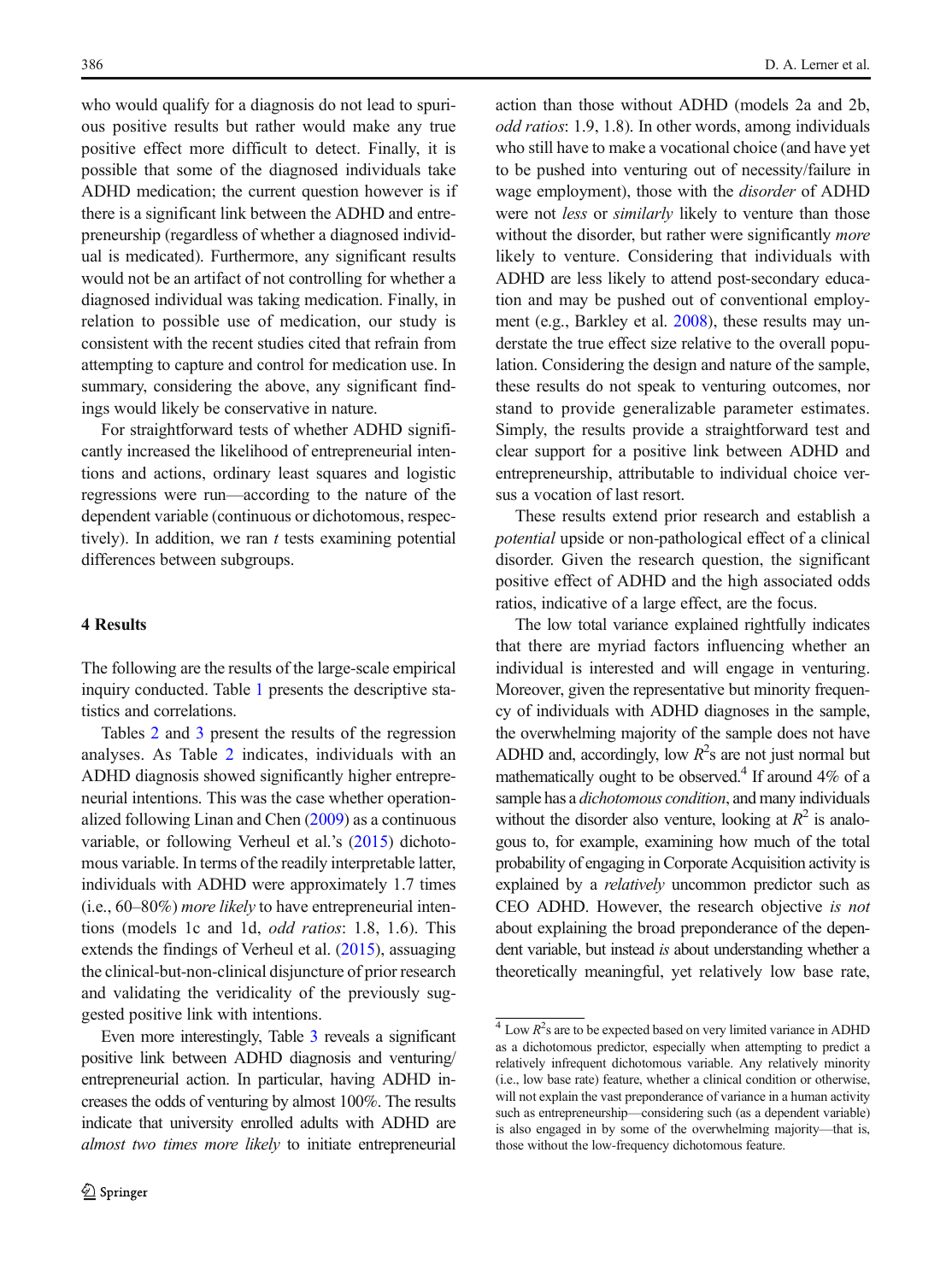# <span id="page-6-0"></span>Table 1 Descriptive statistics and correlations

|                                             | Mean  | SD.  | Min.         | Max. |        | 2      | 3       | 4      | 5      | 6   |     | 8   |
|---------------------------------------------|-------|------|--------------|------|--------|--------|---------|--------|--------|-----|-----|-----|
| 1. ADHD diagnosis                           | .04   | .20  | $\mathbf{0}$ |      |        |        |         |        |        |     |     |     |
| 2. Self-employed parent(s)                  | .31   | .46  | $\mathbf{0}$ |      | .02    |        |         |        |        |     |     |     |
| 3. Academic performance                     | 4.92  | .93  |              |      | $-.04$ | .02    |         |        |        |     |     |     |
| 4. Management study                         | .21   | .41  | $\theta$     |      | $-.01$ | .06    | .02     |        |        |     |     |     |
| 5. Age                                      | 22.40 | 3.39 | 17           | 40   | .04    | $-.06$ | .03     | $-.05$ |        |     |     |     |
| 6. Gender (male = $1$ )                     | .38   | .49  | $\theta$     |      | .04    | $-.01$ | $-.005$ | .09    | .08    |     |     |     |
| 7. Entrepreneurial intentions (dichotomous) | .05   | .21  | $\theta$     |      | .03    | .03    | .000    | .03    | .05    | .09 |     |     |
| 8. Entrepreneurial intentions (continuous)  | 3.28  | 1.76 |              |      | .03    | .14    | .005    | .18    | $-.03$ | .16 | .25 |     |
| 9. Venturing/Entrepreneurial action         | .13   | .33  | $\theta$     |      | .05    | .08    | .03     | .06    | .05    | .18 | .43 | .37 |

 $N = 9749$ ; All correlations  $\geq$  |.02| are significant at 5%. All correlations  $\geq$  |.03| are significant at 1%

Dichotomous variables are dummy coded  $(0 = no, 1 = yes)$ 

| Dependent variable       | <b>Entrepreneurial Intentions</b>       |                                     |                                      |                                                   |  |  |  |
|--------------------------|-----------------------------------------|-------------------------------------|--------------------------------------|---------------------------------------------------|--|--|--|
|                          |                                         | Continuous DV (Linan and Chen 2009) | Dichotomous DV (Verheul et al. 2015) |                                                   |  |  |  |
| Model                    |                                         |                                     |                                      |                                                   |  |  |  |
|                          | 1a (main-effect)                        | 1b (with controls)                  | 1c (main-effect)                     | 1d (with controls)                                |  |  |  |
| Predictor variables      | <b>B</b> Estimates<br>(standard errors) |                                     |                                      | Odds ratios: Exp (B)<br>(95% confidence interval) |  |  |  |
| Constant                 | $3.268***$                              | $3.109***$                          | $0.048***$                           | $0.009***$                                        |  |  |  |
|                          | (0.019)                                 | (0.152)                             |                                      |                                                   |  |  |  |
| Age                      |                                         | $-0.015*$                           |                                      | $1.053***$                                        |  |  |  |
|                          |                                         | (0.005)                             |                                      | $(1.028 - 1.078)$                                 |  |  |  |
| Gender (male = $1$ )     |                                         | $0.536***$                          |                                      | $2.151***$                                        |  |  |  |
|                          |                                         | (0.037)                             |                                      | $(1.778 - 2.602)$                                 |  |  |  |
| Self-employed parent(s)  |                                         | $0.495***$                          |                                      | 1.429***                                          |  |  |  |
|                          |                                         | (0.039)                             |                                      | $(1.177 - 1.736)$                                 |  |  |  |
| Academic performance     |                                         | 0.001                               |                                      | 0.998                                             |  |  |  |
|                          |                                         | (0.019)                             |                                      | $(0.904 - 1.101)$                                 |  |  |  |
| Management study         |                                         | $0.688***$                          |                                      | $1.322**$                                         |  |  |  |
|                          |                                         | (0.044)                             |                                      | $(1.068 - 1.636)$                                 |  |  |  |
| <b>ADHD</b> diagnosis    | $0.231*$                                | $0.200*$                            | $1.802**$                            | $1.625*$                                          |  |  |  |
|                          | (0.095)                                 | (0.092)                             | $(1.247 - 2.605)$                    | $(1.119 - 2.360)$                                 |  |  |  |
| Model                    |                                         |                                     |                                      |                                                   |  |  |  |
| $R^2$ , Nagelkerke $R^2$ | $.001*$                                 | $.071***$                           | $.003**$                             | $.036***$                                         |  |  |  |
| F-statistic, Chi-square  | 5.970*                                  | 115.768***                          | 8.511**                              | 113.849***                                        |  |  |  |
| $-2$ Log likelihood      |                                         |                                     | 3770.50                              | 3631.53                                           |  |  |  |
| $\boldsymbol{N}$         | 9211                                    | 9124                                | 9869                                 | 9770                                              |  |  |  |

## Table 2 Explaining entrepreneurial intentions (OLS and logistic regression results)

Significance levels (2-tailed) are indicated as follows:  $* = 0.05$ ;  $** = 0.01$ ;  $*** = 0.001$ . Differences in reported Ns are per missing data from some subjects (SPSS pairwise exclusion)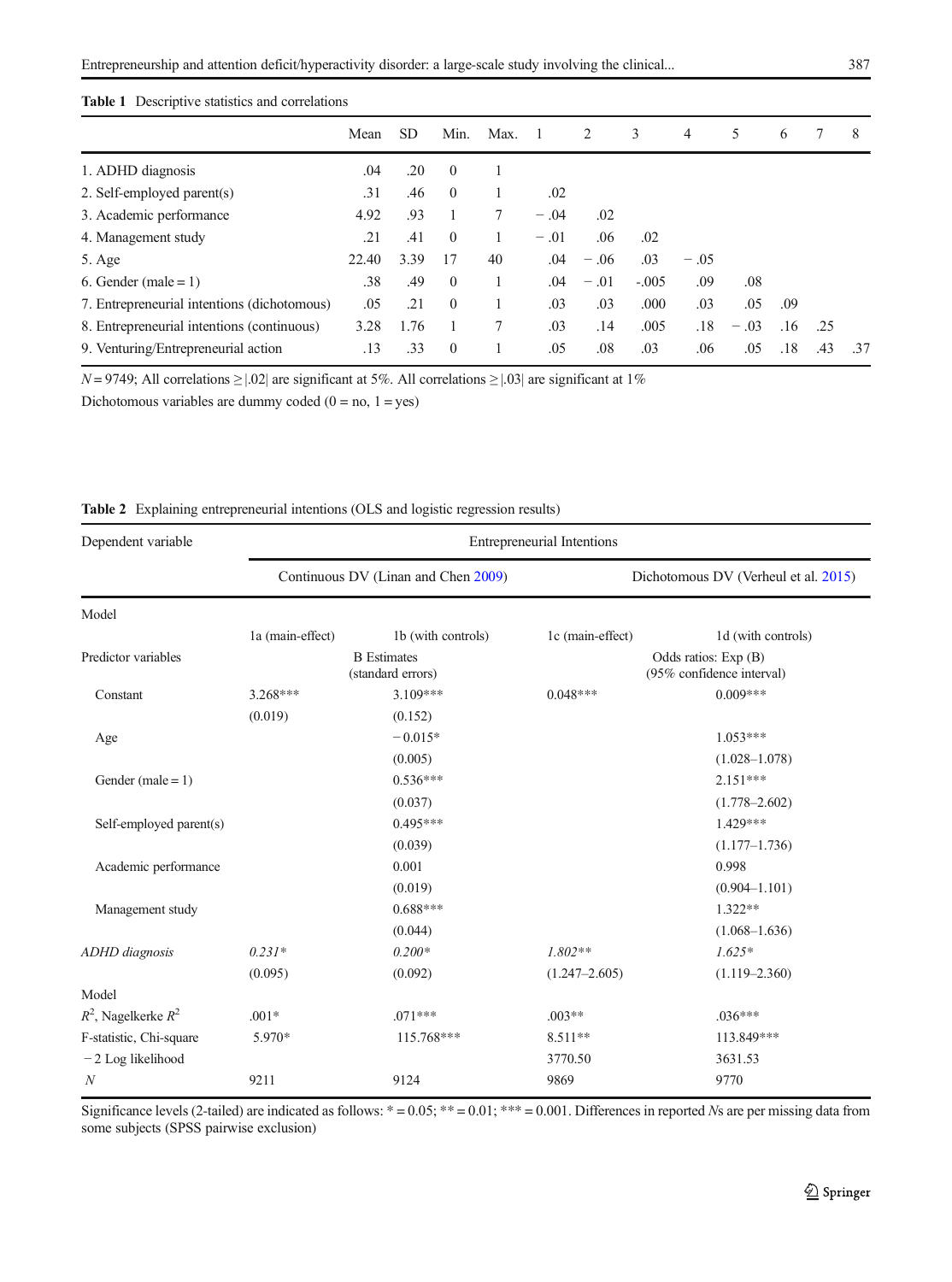<span id="page-7-0"></span>Table 3 Explaining venturing/ entrepreneurial action (logistic regression results)

|  | pendent Variable |  |
|--|------------------|--|
|--|------------------|--|

Model

| Dependent Variable | Venturing/Entrepreneurial Action (yes = $1$ ) |
|--------------------|-----------------------------------------------|
|--------------------|-----------------------------------------------|

| Model                   |                           |                    |  |  |
|-------------------------|---------------------------|--------------------|--|--|
|                         | 2a (main-effect)          | 2b (with controls) |  |  |
| Predictor variables     | Odds ratios: Exp (B)      |                    |  |  |
|                         | (95% confidence interval) |                    |  |  |
| Constant                | $0.141***$                | $0.017***$         |  |  |
| Age                     |                           | $1.039***$         |  |  |
|                         |                           | $(1.022 - 1.057)$  |  |  |
| Gender (male = $1$ )    |                           | $2.709***$         |  |  |
|                         |                           | $(2.394 - 3.066)$  |  |  |
| Self-employed parent(s) |                           | $1.665***$         |  |  |
|                         |                           | $(1.469 - 1.888)$  |  |  |
| Academic performance    |                           | $1.111**$          |  |  |
|                         |                           | $(1.041 - 1.187)$  |  |  |
| Management study        |                           | $1.355***$         |  |  |
|                         |                           | $(1.179 - 1.558)$  |  |  |
| <b>ADHD</b> Diagnosis   | $1.926***$                | $1.792***$         |  |  |
|                         | $(1.510 - 2.457)$         | $(1.393 - 2.305)$  |  |  |
| Model                   |                           |                    |  |  |
| Nagelkerke $R^2$        | $.005***$                 | $.077***$          |  |  |
| Chi-square              | 24.795***                 | 412.292***         |  |  |
| $-2$ Log likelihood     | 7513.90                   | 7037.85            |  |  |
| N                       | 9869                      | 9770               |  |  |
|                         |                           |                    |  |  |

Significance levels (2-tailed) are indicated as follows:  $** = 0.01$ :  $*** = 0.001$ . Differences in reported Ns are per missing data from some subjects (SPSS pairwise exclusion)

predictor indeed has a significant and material effect on the probability of nascent venturing. As such, the highly significant readily interpretable odds ratios indicative of a large effect are informative and meaningful. The results indicate that not only is the effect of ADHD statistically significant, it also materially increases the odds of venturing. It increases the likelihood of venturing by almost 100% (79% with covariates), which is comparable to other well-established predictors of entrepreneurship such as having self-employed parents (model 2b). Considering the research design and myriad other covariates of potential interest, the results do not illuminate causal pathways; rather, the results indicate that further research into how and why is warranted and apt to be fruitful.

## 4.1 Supplemental analyses

Despite the theoretical and empirical evidence of the enduring nature of ADHD (after diagnosis), particularly in relation to our research question, we nonetheless ran supplemental analyses. Acknowledging that ADHD

diagnosis occurred prior to the time of data collection, we examine whether the diagnosed individuals still report to have symptoms by assessing respondents' scores on impulsivity and mental restlessness, both of which are associated with adult ADHD (Barkley [1997;](#page-9-0) Weyandt et al. [2003\)](#page-10-0). The abbreviated scale for impulsivity, supported by Webster and Crysel [\(2012\)](#page-10-0), was composed of the most appropriate three items of the Zuckerman et al.' [\(1993\)](#page-11-0) longer scale. The abbreviated scale for mental restlessness was composed of the four primary items of the internal restlessness factor/scale (Weyandt et al. [2003\)](#page-10-0). Examining the entire sample ( $N = 9869$ ), ADHD-diagnosed individuals endorsed mental restlessness (mean: 4.8 on 7-point scale) and impulsivity (mean: 4.3 on 7-point scale) and scored significantly higher on both compared to non-diagnosed individuals  $(t_{1,449=10.6}$  and  $t_{1,443=12.4}$ , respectively; equal variances not assumed,  $p < .001$ ). The results were similar within the subset of venturers  $(n = 579)$ . Here, the diagnosed individuals endorsed mental restlessness (mean: 4.8 on 7-point scale) as well as impulsivity (mean: 4.6 on 7-point scale) and scored significantly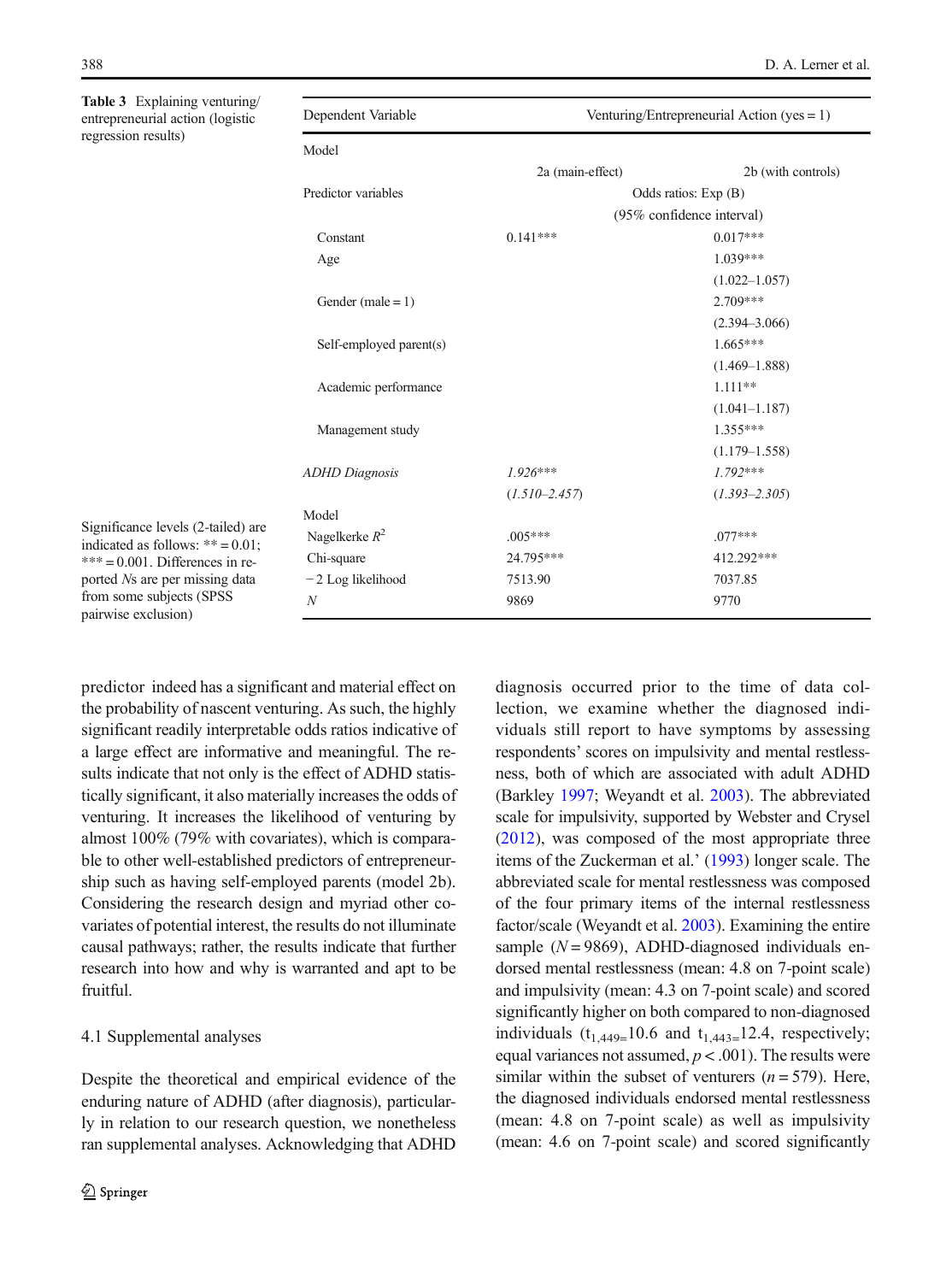higher on both than non-diagnosed individuals  $(t_{1,51}=3.1)$ and  $t_{1,61=}$ 5.5, respectively; equal variances not assumed,  $p < .001$ ).

# 5 Discussion

The present paper extends recent entrepreneurship research, using a strict conceptualization and measurement of ADHD, that is, ADHD as a clinically diagnosed condition. We find that, in spite of ADHD's downsides and individuals having sufficient disorder as to be clinically diagnosed, ADHD positively rather than negatively affects the likelihood of venturing. Building on prior research, this elucidates that a *dark* and *pathologized* condition can serve as a wellspring for entrepreneurial action. Certainly, future research is needed, examining entrepreneurial action at a much more granular level, and the eventual outcomes of such action beyond the nascent stage (Lerner et al. [2018b](#page-10-0)). Nonetheless, without entrepreneurial action "there would simply be no entrepreneurship and no new ventures" (Baron [2007](#page-9-0), p. 167). Furthermore, given the myriad unproductive and destructive behaviors also linked to ADHD, entrepreneurial action may be a constructive outlet regardless of whether a venture is ultimately founded and successful. Finally, understanding whether there is scientific evidence of a positive link between the clinical condition of ADHD and initiating entrepreneurship provides a basis for embarking on research attempting to capture more complex dynamics and outcomes.

This complements the qualitative findings of Wiklund et al. ([2016](#page-10-0)), as well as Verheul et al.'s ([2016](#page-10-0)) quantitative findings based on dichotomized ASRS v1.1 scoring. Based on our large-scale quantitative testing that did not preselect on either ADHD status or observable entrepreneurs, and prior to the possibility of entrepreneurship as last resort, we find evidence that individuals diagnosed with ADHD are more likely to take entrepreneurial action than individuals without such a diagnosis. It suggests the potential adaptiveness of the unequivocally pathological—going beyond behavioral traits such as impulsivity to a full-blown *clinical disor*der/diagnosis. Our findings empirically advance emergent theory involving ADHD and clinical conditions in general, and are in line with recent

research suggesting alternative logics for entrepreneurial action (Lerner et al. [2018a](#page-10-0)).

# 5.1 Cautions and limitations

It is important to underscore that entrepreneurial action and performance are not synonymous. The linkage found between ADHD and venturing/ entrepreneurial action should not be conflated, nor interpreted as a positive link with venture performance. The present study cannot speak to the effect of ADHD on venture performance or other entrepreneurial outcomes. Rather, it suggests the need and opportunity for future research in this direction. Since potential venturing outcomes include everything from success to catastrophic loss (with negative outcomes more likely if inattentive to foreseeable pitfalls or if impulsively spending through savings, high-interest debt, or home equity), future research is needed to more fully understand the connection between ADHD and venturing, including if entrepreneurship is on average a good fit for individuals with ADHD. Suffice to say, the connection between ADHD and later stages of organizing, profitability, and growth are yet unknown—and it is unlikely to be entirely rosy or dark (Lerner et al. [2018b\)](#page-10-0).

Our study has several limitations. The simple, straightforward design and sample used were appropriate for the critical research question of whether actual ADHD and the likelihood of entrepreneurial action are positively connected. The resultant coefficient estimates, while likely conservative in nature for aforementioned reasons, should however *not* be presumed to be broadly generalizable to other populations (Antshel [2017](#page-9-0); Canits et al. [2018](#page-9-0)). At an even deeper level, it is important to recall that generalizability is not per se a property of any empirical study, but rather is a question of whether a theoretical relationship generalizes across empirical contexts (Zelditch [1969](#page-11-0)). As our findings quite strongly ground prior research and establish the central theorized relationship, they indicate the fruitfulness of future research involving other populations, other designs, and more complex theory.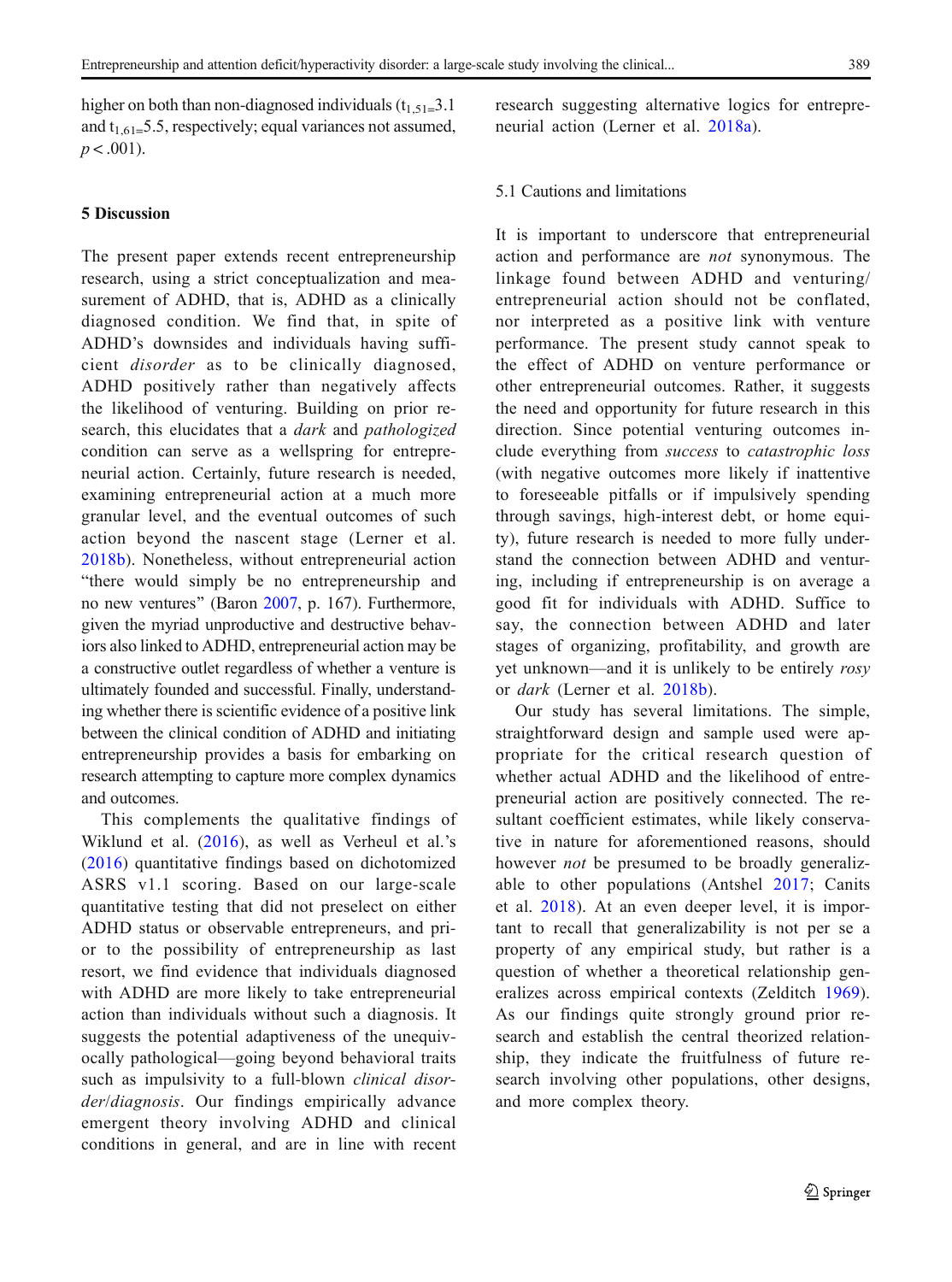#### <span id="page-9-0"></span>5.2 Implications and conclusions

The present work foments and contributes to various scholarly conversations, particularly those involving mental health or ADHD and entrepreneurship (Lerner [2016;](#page-10-0) Lerner et al. [2018b](#page-10-0); Thurik et al. [2016;](#page-10-0) Verheul et al. [2015,](#page-10-0) [2016](#page-10-0); Wiklund et al. [2016](#page-10-0)). It also serves as a basis for future research. For example, the finding that individuals with ADHD are almost two times more likely to venture indicates the merit of further studies on ADHD and venturing outcomes. This is particularly so once considering the otherwise squandered human capital, the costs of business failure, and/or the many adverse outcomes associated with unchanneled adult ADHD (such as absenteeism, unemployment, substance abuse, incarceration).

Bolstered by the findings of our large-scale quantitative inquiry, ADHD has implications for organizational research, practice, and policy. Research implications include highlighting the need for further study of contextual factors determining under which conditions ADHD is a strength or a weakness, and is adaptive or counter-productive in venturing. In regard to practice and policy, understanding that mental health, and ADHD in particular, has dark and bright sides for entrepreneurship, has various implications. For example, it suggests the opportunity for research to help educators, clinicians, and even organizations focus on strengths (such as a willingness to act, an imperturbable focus on activities of interest) and compensate for weaknesses (such as distractibility and poor attention to detail in mundane activities). More generally, it suggests the continued opportunity for considering other predictors potentially seen as aberrant in respect to entrepreneurship (e.g., Hmieleski and Lerner [2016;](#page-10-0) Wiklund et al. [2018](#page-11-0)).

Overall, the present work contributes to theory by grounding recent research linking ADHD and entrepreneurship with a large-scale quantitative examination that squarely tests the effect of *attention* deficit/hyperactivity disorder. In concert with other studies, the work establishes an emergent entrepreneurship literature on ADHD. In doing so, it attests to broader emerging theory that generally suggests the relevance of *clinical* or otherwise dark constructs in entrepreneurship.

Open Access This article is distributed under the terms of the Creative Commons Attribution 4.0 International License (http:// creativecommons.org/licenses/by/4.0/), which permits unrestricted use, distribution, and reproduction in any medium, provided you give appropriate credit to the original author(s) and the source, provide a link to the Creative Commons license, and indicate if changes were made.

## References

- American Psychiatric Association (APA) (2013). Diagnostic and statistical manual of mental disorders (DSM-5). American Psychiatric Publishing.
- Antshel, K. M. (2017). Attention deficit/hyperactivity disorder (ADHD) and entrepreneurship. Academy of Management Perspectives. <https://doi.org/10.5465/amp.2016.0144>.
- Archer, D. (2014). ADHD: the entrepreneur's superpower. Forbes Magazine Online. [http://www.forbes.com/sites/dalearcher/2014](http://www.forbes.com/sites/dalearcher/2014/05/14/adhd-the-entrepreneurs-superpower) [/05/14/adhd-the-entrepreneurs-superpower.](http://www.forbes.com/sites/dalearcher/2014/05/14/adhd-the-entrepreneurs-superpower) Retrieved 11/22 /2016.
- Barkley, R. A. (1997). Behavioral inhibition, sustained attention, and executive functions: constructing a unifying theory of AD/HD. Psychological Bulletin, 121(1), 65–94.
- Barkley, R.A., Murphy, K.R., Fischer, M. (2008). ADHD in adults: what the science says. Guilford, New York.
- Baron, R. A. (2007). Behavioral and cognitive factors in entrepreneurship: entrepreneurs as the active element in new venture creation. Strategic Entrepreneurship Journal, 1(1–2), 167– 182.
- Baron, R. A., Hmieleski, K. M., & Henry, R. A. (2012). Entrepreneurs' dispositional positive affect: the potential benefits—and potential costs—of being "up". Journal of Business Venturing, 27, 310–324.
- Bozionelos, N., & Bozionelos, G. (2013). Attention deficit/ hyperactivity disorder at work: does it impact job performance? Academy of Management Perspectives, 27(3). <https://doi.org/10.5465/amp.2013.0107>.
- Canits, I., Bernoster, I., Mukerjee Nath, I., Bonnet, J., Rizzo, U., & Rosique, M. (2018). ADHD (attention-deficit/hyperactivity) symptoms and academic entrepreneurial preference: is there an association? Small Business Economics, this issue.
- Cardon, M., Foo, M.-D., Shepherd, D., & Wiklund, J. (2012). Exploring the heart: entrepreneurial emotion is a hot topic. Entrepreneurship Theory and Practice, 36(1), 1–10.
- de Graaf, R., Kessler R. C., Fayyad, J. et al. (2008). The prevalence and effects of adult attention deficit/hyperactivity disorder (ADHD) on the performance of workers: results from the WHO World Mental Health Survey Initiative. Occupational and Environmental Medicine; 65:(835)
- Douglas, E. J., & Shepherd, D. A. (2002). Self-employment as a career choice: attitudes, entrepreneurial intentions, and utility maximization. Entrepreneurship Theory and Practice, 26(3), 81–90.
- Frese, M. (2009). Towards a psychology of entrepreneurship: an action theory perspective. Foundations and Trends in Entrepreneurship, 5(6), 437–496. [https://doi.org/10.1561](https://doi.org/10.1561/0300000028) [/0300000028](https://doi.org/10.1561/0300000028).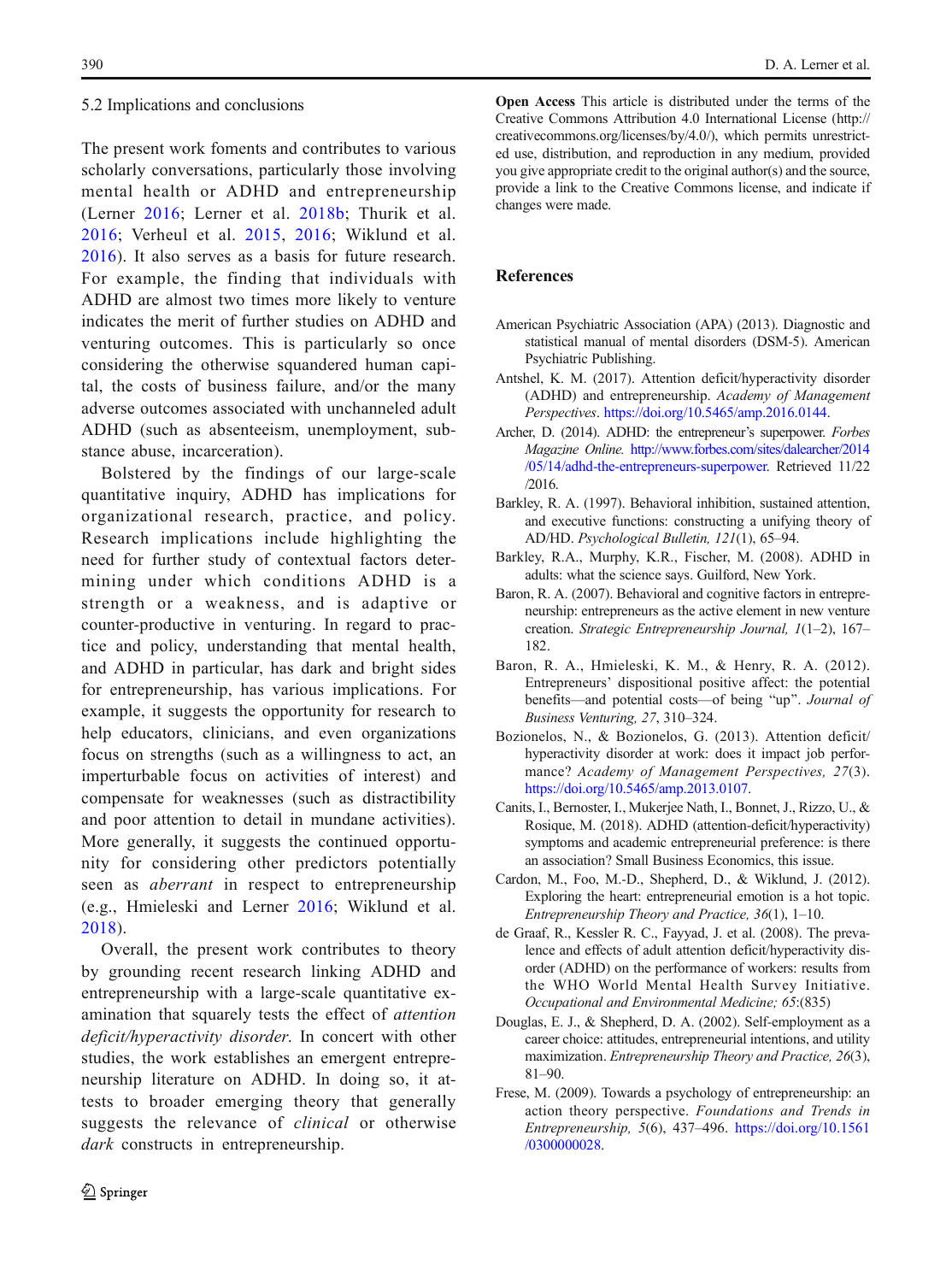- <span id="page-10-0"></span>Gartner, W. B., Carter, N. M., & Reynolds, P. D. (2004). Business start-up activities. In W. B. Gartner, K. G. Shaver, N. M. Carter, & P. D. Reynolds (Eds.), Handbook of entrepreneurial dynamics: the process of business creation in contemporary America (pp. 285–298). Thousand Oaks: Sage.
- Gielnik, M. M., Uy, M. A., Funken, R., & Bischoff, K. M. (2017). Boosting and sustaining passion: a long-term perspective on the effects of entrepreneurship training. Journal of Business Venturing, 32(3), 334–353.
- Goldman, L.S., Genel, M., Bezman, R.J. and Slanetz, P.J. (1998) Diagnosis and Treatment of Attention Deficit Hyperactivity Disorder in Children and Adolescents. Journal of the American Medical Association, 279, 1100–1107. [https://doi.](https://doi.org/10.1001/jama.279.14.1100) [org/10.1001/jama.279.14.1100.](https://doi.org/10.1001/jama.279.14.1100)
- Halbesleben, J. R. B., Wheeler, A. R., & Shanine, K. K. (2013). The moderating role of attention-deficit/hyperactivity disorder in the work engagement-performance process. Journal of Occupational Health Psychology, 18(2), 132–143.
- Hmieleski, K. M., & Baron, R. A. (2008). Regulatory focus and new venture performance: a study of entrepreneurial opportunity exploitation under conditions of risk versus uncertainty. Strategic Management Journal, 2, 285–299.
- Hmieleski, K. M., & Lerner, D. A. (2016). The dark triad and nascent entrepreneurship: an examination of unproductive versus productive entrepreneurial motives. Journal of Small Business Management. [https://doi.org/10.1111/jsbm.12296.](https://doi.org/10.1111/jsbm.12296)
- Kessler, R. C., Adler, L., Ames, M., Demler, O., Faraone, S., Hiripi, E., Howes, M. J., Jin, R., Secnik, K., Spencer, T., Ustun, T. B., & Walters, E. E. (2005). The World Health Organization Adult ADHD Self-Report Scale (ASRS). Psychological Medicine, 35(2), 245–256.
- Kessler, R. C., Adler, J., Gruber, M. J., Sarawate, C. A., et al. (2007). Validity of the World Health Organization Adult ADHD Self-Report Scale (ASRS) screener in a representative sample of health plan members. International Journal of Methods in Psychiatric. Research, 16(2), 52–65.
- Kessler, R. C., Lane, M., Stang, P. E., & Van Brunt, D. L. (2009). The prevalence and workplace costs of adult attention deficit hyperactivity disorder in a large manufacturing firm. Psychological Medicine, 39, 137–147.
- Kolvereid, L. (1996). Prediction of employment status choice intentions. Entrepreneurship Theory and Practice, 21(1), 47–57.
- Krueger, N. F., & Brazeal, D. V. (1994). Entrepreneurial potential and potential entrepreneurs. Entrepreneurship Theory and Practice, 18(3), 91–104.
- Krueger, N. F., Reilly, M. D., & Carsrud, A. L. (2000). Competing models of entrepreneurial intentions. Journal of Business Venturing, 15(5–6), 411–432.
- Lerner, D. (2016). Behavioral disinhibition and nascent venturing: relevance and initial effects on potential resource providers. Journal of Business Venturing, 31(2), 234–252.
- Lerner, D., Hunt, R., & Dimov, D. (2018a). Action! moving beyond the intendedly-rational logics of entrepreneurship. Journal of Business Venturing, 33(1), 52–69. [https://doi.](https://doi.org/10.1016/j.jbusvent.2017.10.002) [org/10.1016/j.jbusvent.2017.10.002.](https://doi.org/10.1016/j.jbusvent.2017.10.002)
- Lerner, D., Hunt, R., & Verheul, I. (2018b). Dueling Banjos: harmony and discord between ADHD and entrepreneurship. Academy of Management Perspectives. [https://doi.](https://doi.org/10.5465/amp.2016.0178) [org/10.5465/amp.2016.0178](https://doi.org/10.5465/amp.2016.0178).
- Lerner, D., Hatak, I., & Rauch, A. (2018c). Deep roots? Behavioral inhibition and behavioral activation system (BIS/BAS) sensitivity and entrepreneurship. Journal of Business Venturing Insights, 9, 107–115. [https://doi.](https://doi.org/10.1016/j.jbvi.2018.02.005) [org/10.1016/j.jbvi.2018.02.005.](https://doi.org/10.1016/j.jbvi.2018.02.005)
- Linan, F., & Chen, Y.-W. (2009). Development and cross-cultural application of a specific instrument to measure entrepreneurial intentions. Entrepreneurship: Theory and Practice, 33(3), 593–617.
- Miller, D., & Le Brenton-Miller, I. (2016). Underdog entrepreneurs: a model of challenge-based entrepreneurship. Entrepreneurship Theory & Practice. [https://doi.](https://doi.org/10.1111/etap.12253) [org/10.1111/etap.12253](https://doi.org/10.1111/etap.12253).
- Parker, S. C. (2018). The economics of entrepreneurship (2nd ed.). Cambridge: Cambridge University Press.
- Reynolds, P., Carter, N., Gartner, W., & Greene, P. (2004). The prevalence of nascent entrepreneurs in the United States: evidence from the panel study of entrepreneurial dynamics. Small Business Economics, 23, 263–284.
- Sarasvathy, S. D. (2001). Causation and effectuation: toward a theoretical shift from economic inevitability to entrepreneurial contingency. Academy of Management Review, 26(2), 243–263.
- Shane, S. 2003. A general theory of entrepreneurship: the individual-opportunity nexus. Aldershot: Edward Elgar.
- Sieger, P., Fueglistaller, U., & Zellweger, T. (2014). Student entrepreneurship across the globe: a look at intentions and activities. St. Gallen: KMU-HSG.
- The Economist. (2012). In praise of misfits: why business needs people with Asperger's syndrome, attention-deficit disorder and dyslexia, June 2nd, 2012.
- Thurik, A. R., Khedhaouria, A., Torrès, O., & Verheul, I. (2016). ADHD symptoms and entrepreneurial orientation of small firm owners. Applied Psychology, 65(3), 568–586.
- Tumasjan, A., & Braun, R. (2012). In the eye of the beholder: how regulatory focus and self-efficacy interact in influencing opportunity recognition. Journal of Business Venturing, 27, 622–636.
- Verheul, I., Block, J., Burmeister-Lamp, K., Thurik, R., Tiemeier, H., & Turturea, R. (2015). ADHD-like behavior and entrepreneurial intentions. Small Business Economics, 45(1), 85– 101.
- Verheul, I., Rietdijk, W., Block, J., Franken, I., Larsson, H., & Thurik, R. (2016). The association between attention-deficit/ hyperactivity (ADHD) symptoms and self-employment. European Journal of Epidemiology, 31(8), 793–801. [https://doi.org/10.1007/s10654-016-0159-1.](https://doi.org/10.1001/jama.279.14.1100)
- Webster, G. D., & Crysel, L. C. (2012). "Hit me, maybe, one more time": brief measures of impulsivity and sensation seeking and their prediction of blackjack bets and sexual promiscuity. Journal of Research in Personality, 46(5), 591–598. <https://doi.org/10.1016/j.jrp.2012.07.001>.
- Weyandt, L. L., Iwaszuk, W., Fulton, K., Ollerton, M., Beatty, N., Fouts, H., et al. (2003). The internal restlessness scale: performance of college students with and without ADHD. Journal of Learning Disabilities, 36(4), 382–389.
- Wiklund, J., Patzelt, H., & Dimov, D. (2016). Entrepreneurship and psychological disorders: how ADHD can be productively harnessed. Journal of Business Venturing Insights, 6, 14– 20.